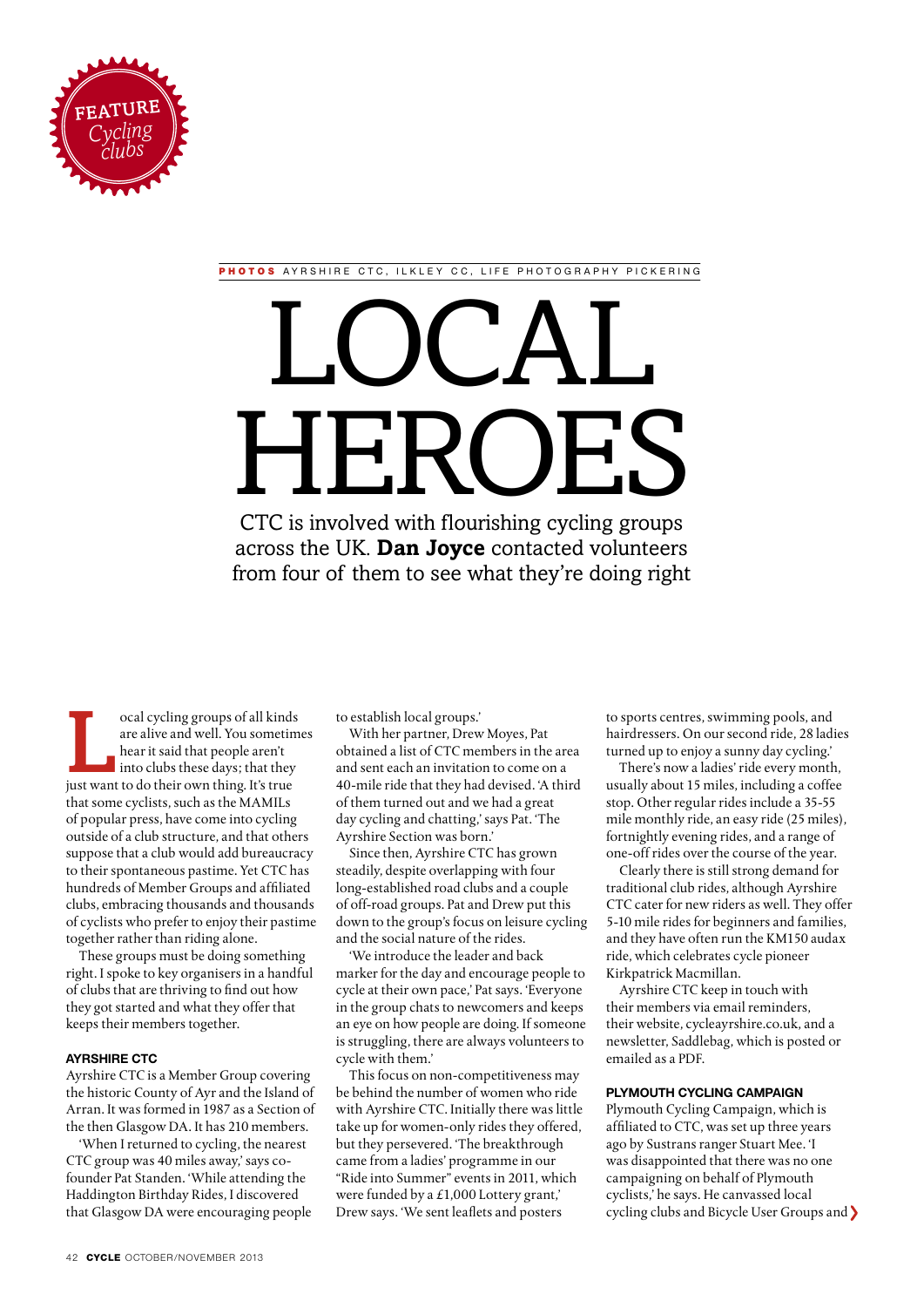

美国

**OOLAH** 



**(Clockwise from top left) Ayrshire CTC bring in new blood by offering beginners' rides. But harder, hillier rides are available to Ayrshire CTCers who want them. Newbridge Park is a mountain biking facility in Pickering for locals, particularly kids and teens**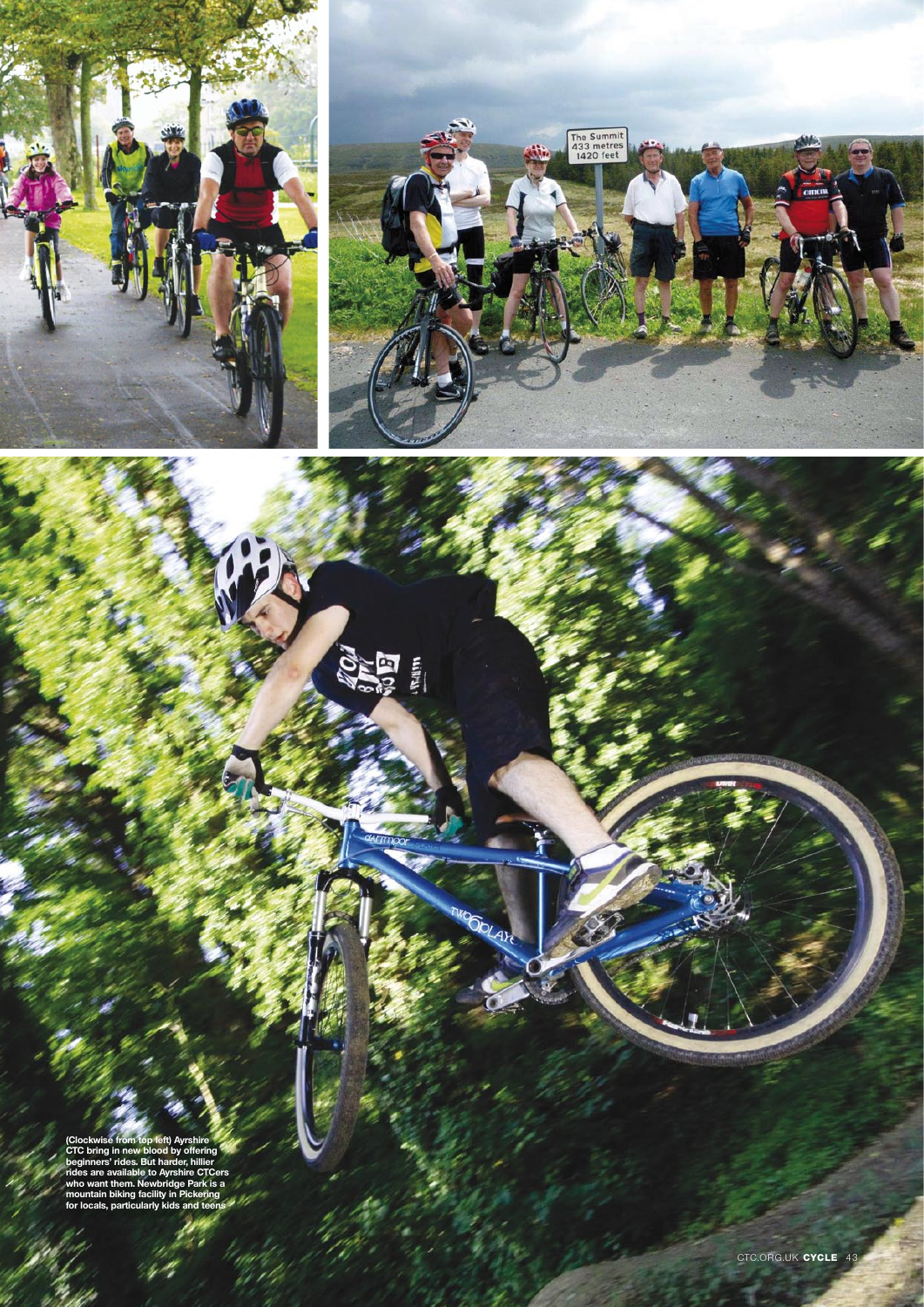# Local heroes



reckoned that there was enough support for a campaigns group. A lawyer friend and cyclist, Dom Tucker, helped draft the constitution, aims and objectives, and they had their first meeting.

'Now we have almost 200 on our email list and our Facebook page has 147 members,' Stuart says. 'On average, between 15 and 20 people attend our bi-monthly meetings.' The group doesn't yet have a formal membership structure, although that's coming.

Plymouth Cycling Campaign's identity is held together not just through faceto-face meetings but by its online presence. 'The campaign website (plymouthcyclingcampaign.co.uk) is useful for new members or people looking to find out about what's happening locally,' says Stuart. 'Facebook is more immediate and offers members a chance to say what they think on issues. It's well used. Emails are sent regarding events, planning applications and so on.

'We encourage people to come forward with their concerns and then to become involved in moving forward on them. But we try to ensure that there are no unrealistic expectations of success. It's a long haul with many setbacks!'

Yet Plymouth Cycling Campaign has achieved impressive things in three years. 'We successfully campaigned for a cycling officer on Plymouth City Council,' Stuart says. 'And we have involved the local branch of the Association of Professional Driving Instructors in a day-course of cycling awareness, which they will feed through to their pupils.'

That's just the tip of the iceberg. They've campaigned for better and more structured funding for cyclepath maintenance – 'a partial success', Stuart says – and have



# "People have joined us who would never have dreamt of joining a more traditional club" – ilkley cc

made proposals for new cycleways. They're getting Plymouth city councillors, planners, and police officers to understand and address the group's concerns on everything from cycling provision to incident reporting. 'We successfully campaigned for the message "Give cyclists space" to be displayed on roadside electronic message boards,' Stuart adds.

Plymouth Cycling Campaign, like other successful groups, isn't sitting on its laurels but is reaching out to other cyclists. 'We have organised several guided rides,' says Stuart, 'designed to get people out on their bikes who might not be aware of the infrastructure or who would be too nervous to venture out alone.'

# **Ilkley Cycling Club**

Ilkley Cycling Club is the reincarnation of a club that was founded in 1896 and died in the 1960s. The new version has more than 1,000 members.

'We started in March 2011 with a Facebook group,' says founder and secretary Paul O'Looney, 'and then advertised a meeting in a local pub to see if there was much interest. Well, 85 people turned up! We agreed the aims of the club, a constitution and structure, elected a committee and away we went. The first rides started in May of that year and have grown ever since.'

That rapid growth helped Ilkley CC pick up the Sport and Recreation Alliance's 'Community Sport and Recreation Awards Club of the Year' in July this year. 'A lot of the growth has been on the back of the Cavendish-Wiggins effect and the London Olympics, but our club's ethos on inclusivity and respect has also been a big part of it,' says Paul. 'People have joined us who would never have dreamt of joining a more traditional club.

'One of our straplines is "from recreation to racing", which means that >